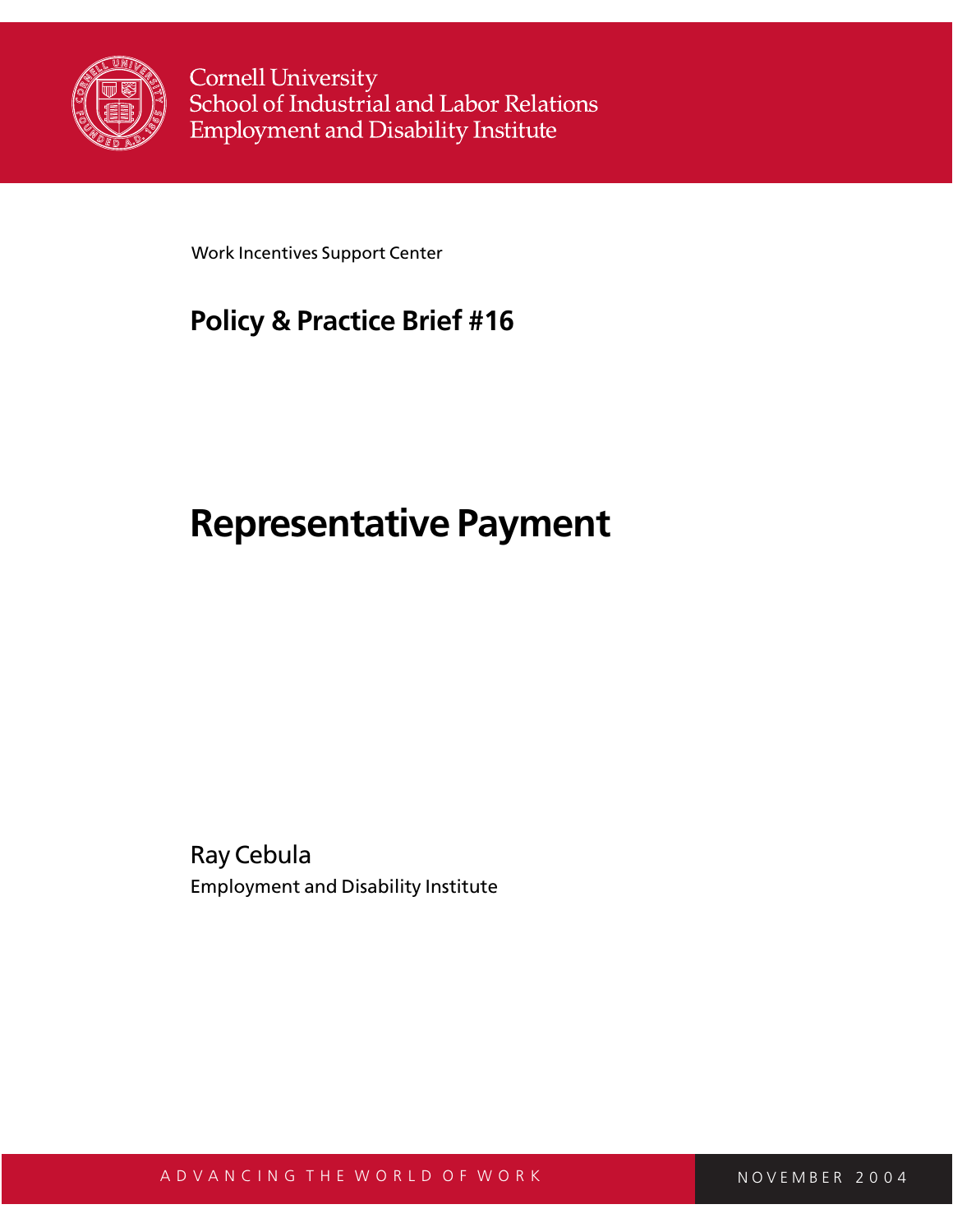This is one of a series of articles written for benefits specialists employed by Benefits Planning, Assistance and Outreach projects and attorneys and advocates employed by Protection and Advocacy for Beneficiaries of Social Security programs. Materials contained within this policy brief have been reviewed for accuracy by the Social Security Administration (SSA), Office of Employment Support Programs. However, the thoughts and opinions expressed in these materials are those of the authors and do not necessarily reflect the viewpoints or official policy positions of the SSA. The information, materials and technical assistance are intended solely as information guidance and are neither a determination of legal rights or responsibilities, nor binding on any agency with implementation and/or administrative responsibilities.

### **Table of Contents**

| Removal of a Payee and Termination of Representative Payment  13 |  |
|------------------------------------------------------------------|--|
|                                                                  |  |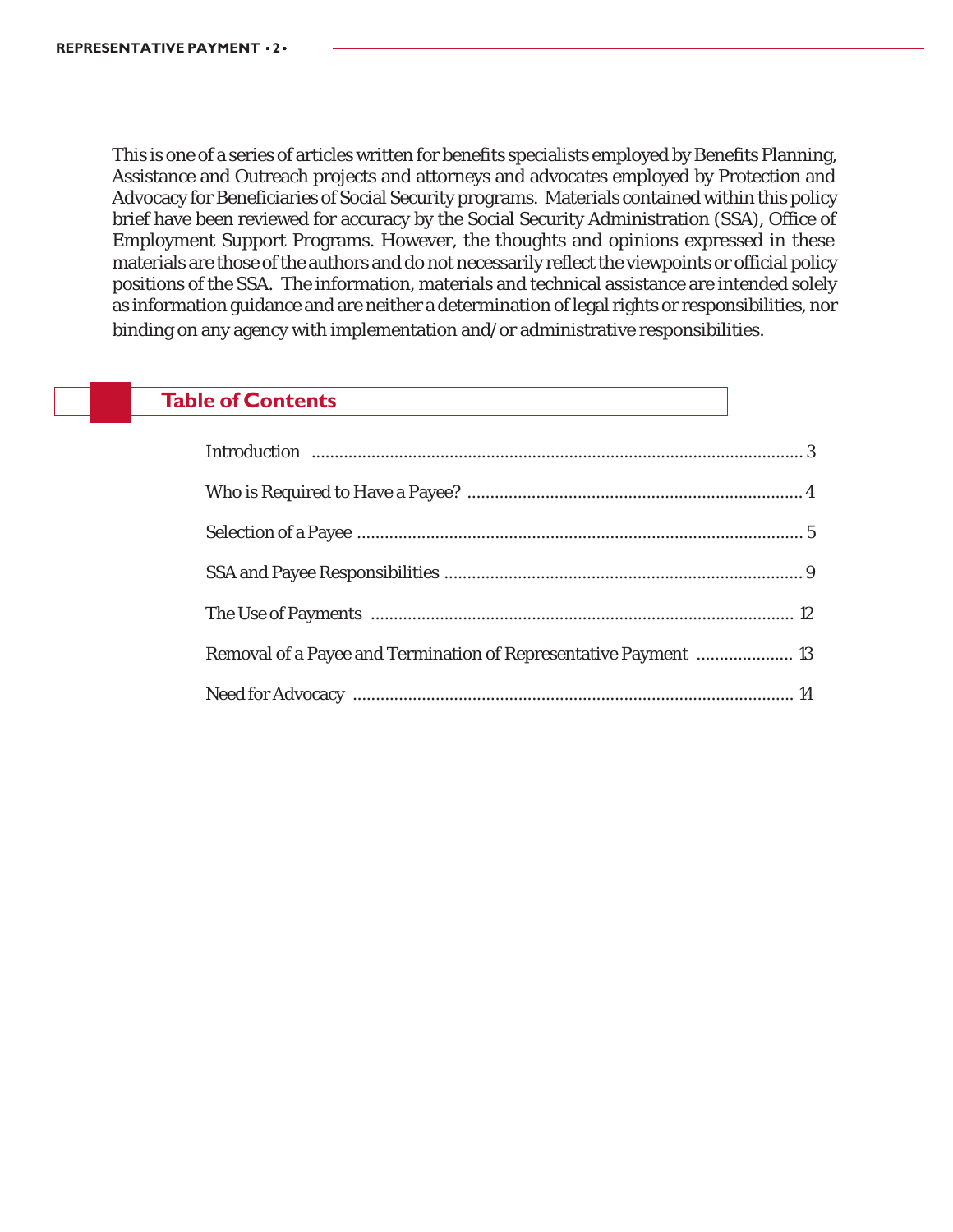

The Representative Payee program provides for the payment of social security disability insurance (SSDI) $^{\dagger}$  and/or supplemental security income (SSI) $^{\dagger}$  to a person other than the beneficiary in certain circumstances. The regulations explain the procedures that the Social Security Administration will follow when determining:

- 1. if a representative payee (payee) is needed, and
- 2. who will be selected as a payee.

The regulations also explain the obligations and responsibilities of those appointed as payees and the responsibilities of the Social Security Administration in the initial and ongoing processes involved in the representative payee program.

The Social Security Protection Act of 2004 (P.L. 108-203) made significant changes in payee accountability policies aimed at providing greater protection for the beneficiary. The Commissioner issued final regulations on October 7, 2004, covering many of the provisions of the Act relating to Representative Payment. Where promulgated, those regulations will be cited within this brief.

The Representative Payment Program imposes significant restrictions upon recipients' ability to control their lives. While the appointment of a representative payee by the Social Security Administration is intended to only assist the recipient to manage monthly cash benefits, at times the control of the representative payee is extended beyond money management functions. The Program, as discussed below, does not condone a representative payee's control over decisions, morals, or behavior of a recipient. Instead the Program is intended to ensure that monthly cash benefits are used to meet the recipient's basic need for food, clothing and shelter.

When a representative payee exerts control, beyond the limits of the Program, impositions upon the recipient's ability to buy certain clothes, to live in certain places, to associate with particular friends and family and to work may be inhibited. A well meaning representative payee may attempt to limit a recipient's work activity in an effort to "preserve" cash and health care benefits. While this may be seen as a good intention, it is an intention beyond the scope of the Program and one that is often exercised in ignorance of the work incentive programs available to recipient's who wish to begin a return to the work force. Recipient's who receive benefits via the Program are often the most vulnerable and unable to assert their decision making. Interference, through ignorance, with a return to work effort will require education of the representative payee and, at times, removal of a payee who is exerting unwarranted control over the recipient. The Ticket to Work Act provides that all recipients who wish to attempt to return to work may avail themselves of benefits planning services, rehabilitation programs, legal advocacy services and each and every work incentive program available to that recipient. A representative payee should not stand in the way.

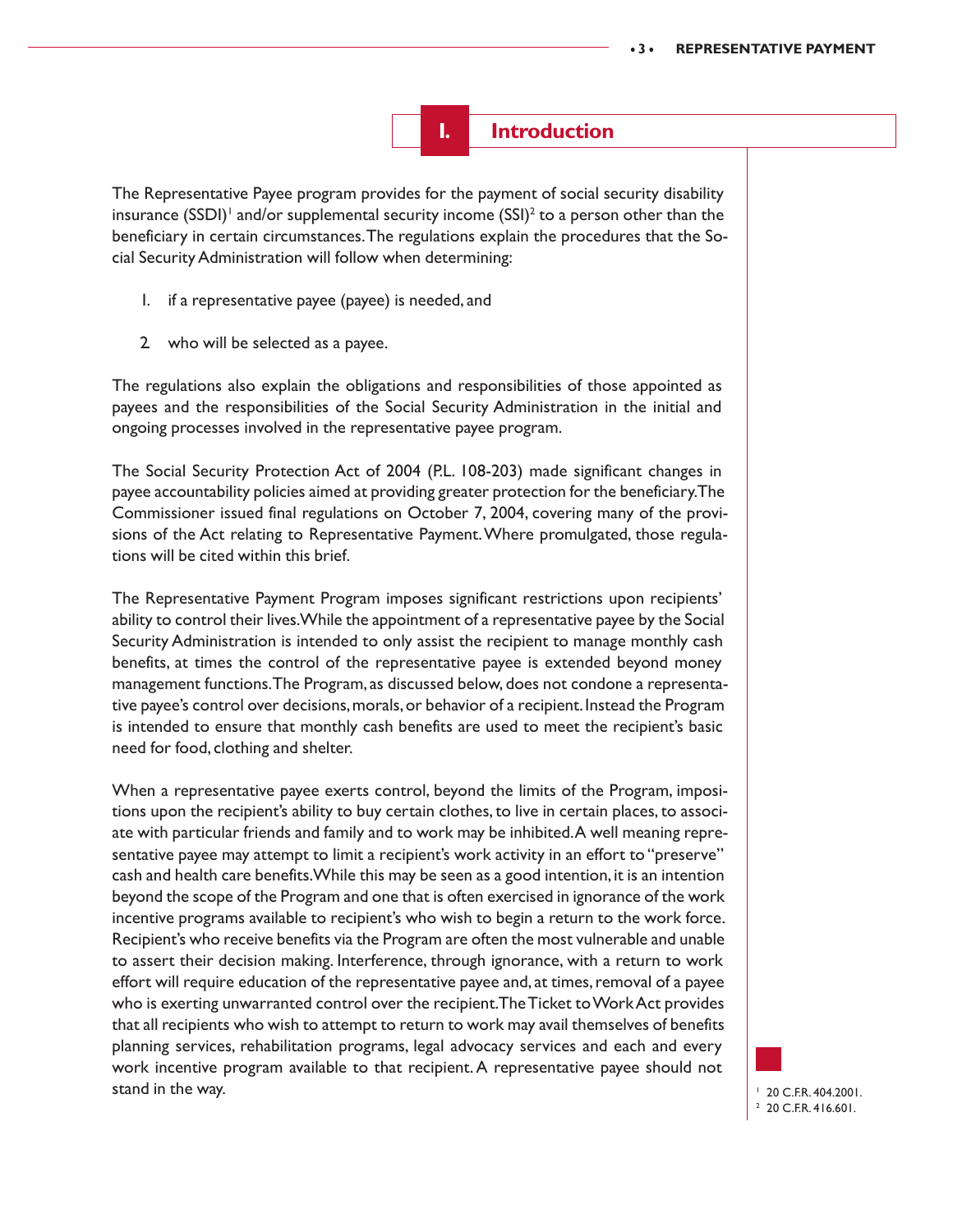### **II. Who is Required to Have a Payee?**

The Social Security Act and SSA policy recognize that all beneficiaries have the right to manage their own payments. There are two groups of exceptions to this policy: beneficiaries who must receive their benefits through a payee; and beneficiaries who may be individually determined to need a payee.

There are two categories of beneficiaries who must receive benefits through a payee.

- 1. Beneficiaries under the age of  $18<sup>3</sup>$
- 2. Beneficiaries who have been determined to be "legally incompetent" by a court.<sup>4</sup>

**PRACTICE TIP:** Drug addiction or alcoholism is a "contributing material factor" to the disability determination when the individual cannot be found disabled independent of the substance abuse. SSA may still recommend that independently, or "otherwise disabled," individuals have a payee, e.g., listings level back impairment with alcoholism. However, this individual is not subject to the mandatory requirements of the new statutory provisions.

Beneficiaries who fall into one of these two categories are required to have a payee in order to receive their benefits. SSA will withhold, or suspend, their benefits until a payee is appointed to receive the benefits. In these cases, SSA will presume that "substantial harm" will occur if direct payment is made. This is, however, a rebuttable presumption.<sup>5</sup>

SSA may also determine, on an individual basis, that other beneficiaries need payees. A payee will be appointed to manage payments if SSA determines that a particular beneficiary is mentally or physically unable to manage, or direct the management of, benefit payments in his or her own best interest.<sup>6</sup> The inability to manage payments does not mean that the beneficiary cannot manage other affairs. The determination is not a competency determination. Although the inability to manage other affairs may be evidence of the inability to manage benefits, the standard used by SSA in this determination is much lower than that used by the courts to determine legal competency. Beneficiaries individually determined to need payees may appeal those decisions and try to prove that they are capable of managing their own benefits.<sup>7</sup> Also, these beneficiaries may be paid directly if a suitable representative payee cannot be located. This is discussed in more depth in Section C below.

The inability to manage payments must be determined  $\underline{before}$  a payee can be appointed. $^8$ Information indicating that the beneficiary is legally incompetent or is mentally or physically incapable of managing payments will be considered by SSA when determining a beneficiary's need for payee services. This information may be in the form of court determinations of legal incompetency, medical evidence indicating a physician's opinion as to the competency to manage benefits payments, or statements of relatives, friends, etc., who have observed the beneficiary's inabilities to manage benefits or other financial matters.

- $3\,$  20 C.F.R. 404.2010(b),
- 416.610(b), although SSA will occassionally pay benefits directly to an older child when a payee is not readily available. POMS GN 00502.005 – .200.
- $4$  20 C.F.R. 404.2010 (a)(1), 416.610(a)(1).
- 5 20 C.F.R. 404.2011, 416.611.
- $6$  20 C.F.R. 404.2001(b), 416.601(b).
- $7$  20 C.F.R. 404.902(o), 416.1402(d).
- 8 20 C.F.R. 404.2001(b)(2), 416.601(b)(2).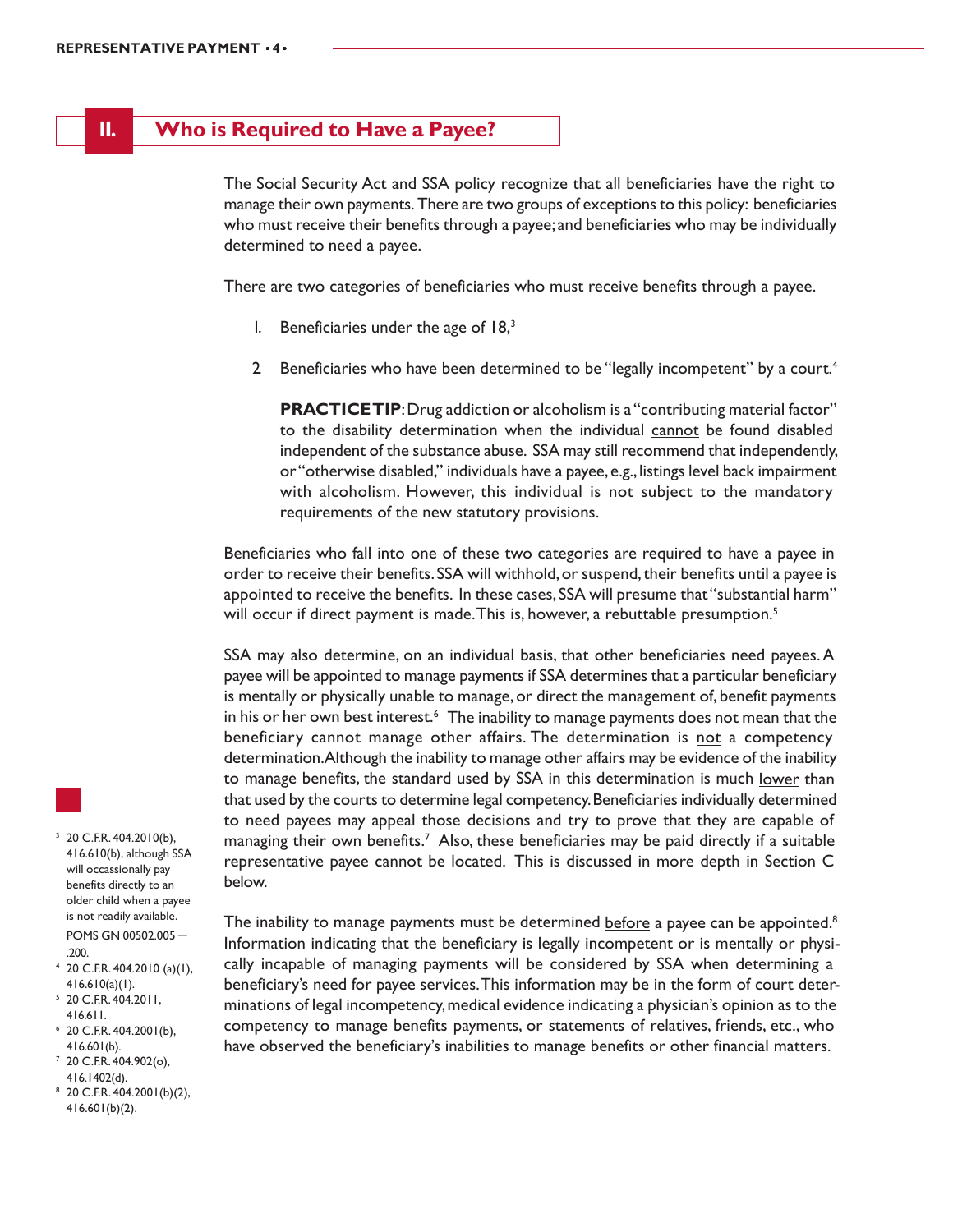**III. Selection of a Payee**

The selection of a payee must focus on the person, or entity, who will best serve the beneficiary's interests.<sup>9</sup> SSA will consider:

- 1. the relationship of the nominated payee to the beneficiary,
- 2. the amount of interest the nominated payee shows in the beneficiary,
- 3. any legal authority the nominated payee has over the beneficiary (i.e., guardianship, conservatorship),
- 4. whether the nominated payee has custody of the beneficiary, and,
- 5. whether the nominated payee is in a position to know of and look after the beneficiary's needs.

Prior to being appointed, or certified, as a payee, the nominated payee must file an application to be payee with SSA and be investigated by SSA.<sup>10</sup> Information must be provided to show SSA that the nominated payee is related to or is in a position to be responsible for the care of the beneficiary. The investigation must also consider any past criminal activity of the nominated payee as well as any financial misdealings involving the nominated payee or other beneficiaries, whether criminal in nature or not.

To this list of investigatory tasks were added the requirements that SSA obtain proof of identity from all nominated payees, conduct face-to-face interviews with nominated payees "to the extent practicable,"<sup>11</sup> verify the social security number of the nominated payee, determine whether the nominated payee has been convicted of a "social security felony," and determine whether the nominated payee has ever been determined to have misused another beneficiary's funds.<sup>12</sup>

**NOTE**: After January 1, 1991, SSA will not be permitted to appoint a nominated payee who has been convicted of a "social security felony" or has been determined to have misused benefits unless SSA determines that it is in the beneficiary's "best interest" to have this nominated person serve as payee. The Congressional Committee considering this exception has clearly stated that its intent is to see that this exception be only rarely applied. Moreover, SSA must maintain a centralized file containing a list of the names and social security numbers of payees who have been found to have misused benefits in the past or have been convicted of a "social security felony." The list must be readily retrievable by each local social security office.<sup>13</sup> Advocates should ensure that a proposed payee has been checked against this list and that payees found to have misused benefits are added to the list. More recently, the Social Security Protection Act of 2004 will disqualify any individual convicted of offenses resulting in imprisonment for more than 1 year, or those fleeing prosecution, custody or confinement, from being appointed as a payee.<sup>14</sup>

Along with its investigation and appointment responsibilities, SSA has promulgated a regulatory order of preference as a guide in its payee selection.<sup>15</sup> Although the primary concern is to select the payee that will best serve the beneficiary's interest, the order of preference is as follows:

- 9 20 C.F.R. 404.2020,
- 416.620.
- 10 20 C.F.R. 404.2025(a), 416.625(a).
- 11 20 C.F.R. 404.2024,
- 416.624.
- <sup>12</sup> 20 C.F.R. 404.2022, 416.622, POMS GN
- $00502.110 .112.$
- 13 POMS GN 00502.107 & .115.
- 14 20 C.F.R. 404.2022, 416.622.
- <sup>14</sup> 20 C.F.R. 404.2021(a),
- 416.621(a).
- 15 20 C.F.R. 404.2021(a), 416.621(a).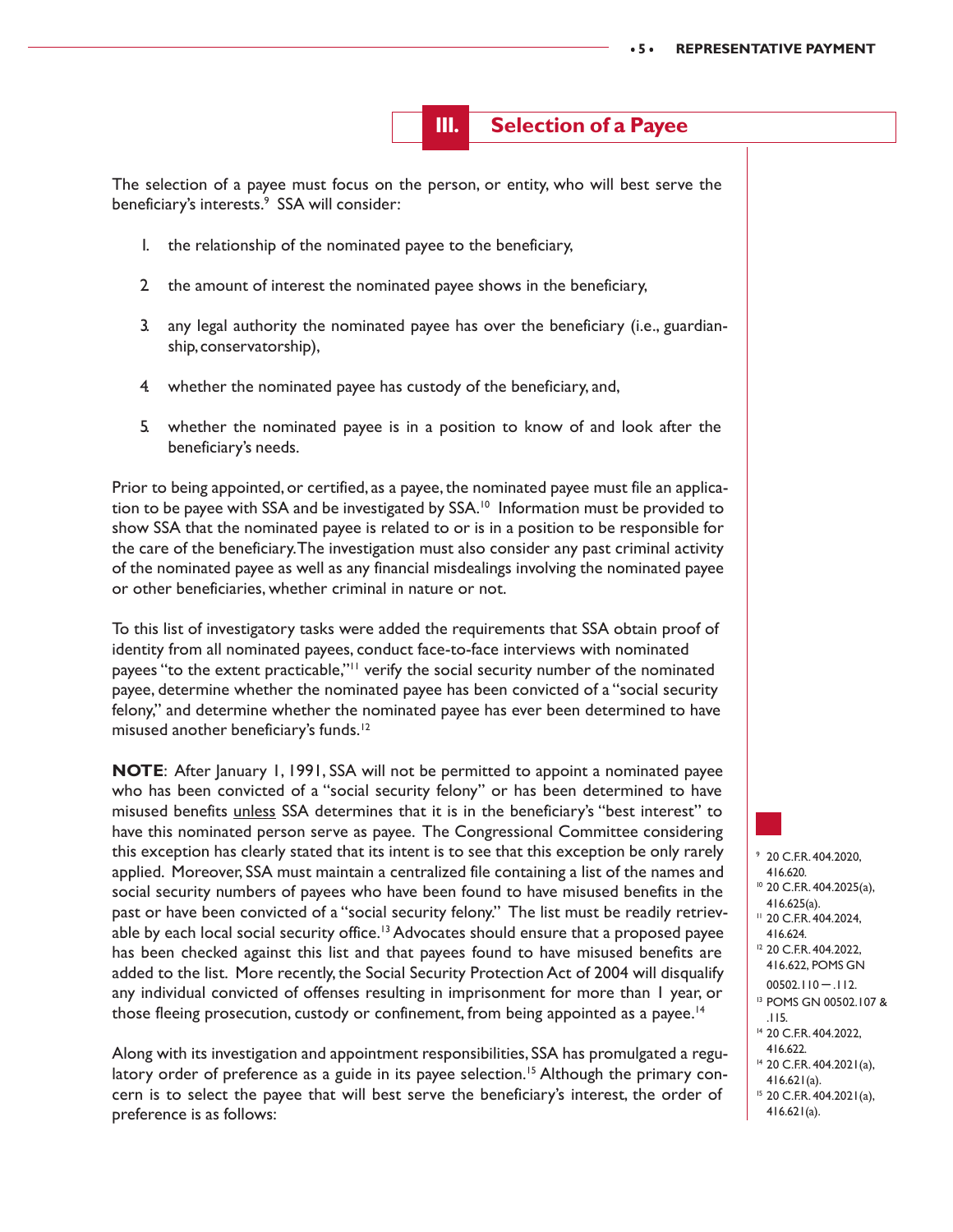- 1. spouse, legal guardian,
- 2. friend in custody or who has demonstrated strong concern for the beneficiary,
- 3. public or nonprofit agency in custody of beneficiary,
- 4. private for profit agency in custody of beneficiary,
- 5. members of community groups, volunteers.

This list is concerned with payees to be appointed for beneficiaries who are age 18 or older.

Legal guardians serving as representative payees may pose particular issues for recipients. Legal guardians have control over much more than the monthly benefits paid by the Social Security Administration and may, in fact, have the ability to control and decide upon the "best case" for a recipient's return to work. It is critically important that legal guardians be provided with all necessary return to work and work incentive information and counseling to allow for the recipient to reach maximum potential. Furthermore, while the legal guardian appears at the top of the "preference list" for appointment as a representative payee, this list should not be seen as a requirement. Should a legal guardian be imposing undue burdens upon a recipient, consideration should be given to having another representative payee appointed and/or to remove the guardian that may be limiting a recipient's work ability.

In most cases, beneficiaries who are under the age of 18, will have a payee appointed.<sup>16</sup> The order of preference for a child's payee differs slightly from that listed above.<sup>17</sup> That list is as follows:

- 1. natural or adoptive parent who has custody of the beneficiary,
- 2. natural or adoptive parent who does not have custody but is contributing to support and is demonstrating a strong concern for the beneficiary's well being,
- 3. natural or adoptive parent who does not have custody and is not contributing to support but is demonstrating a strong concern for the beneficiary's well being,
- 4. relative or stepparent who has custody of the beneficiary,
- 5. relative who does not have custody but is contributing to support and is demonstrating a strong concern for the beneficiary's well being,
- 6. relative or close friend who does not have custody but is demonstrating concern for the beneficiary's well being,
- 7. authorized social agency or custodial institution.

<sup>16</sup> The exceptions to this policy can be found at 20 C.F.R. 416.610(b) or 20 C.F.R. 404.2010(b). 17 20 C.F.R. 416.621(b) or 20 C.F.R. 404.2021(b).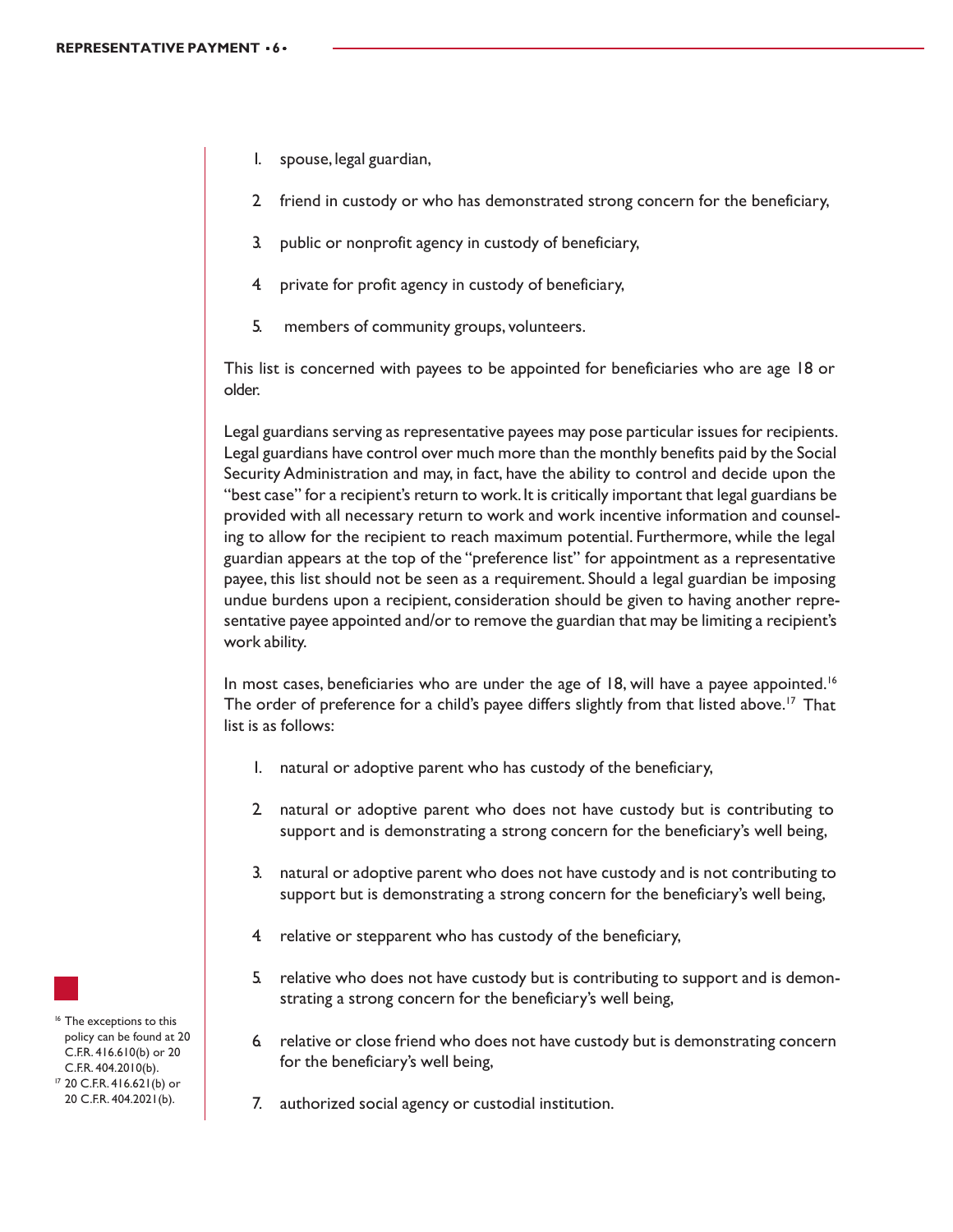Social service agencies and custodial institutions can present quite a challenge to a recipient who is attempting to return to work. Often times, the agency/institution has an interest in continuing benefits eligibility at maximum levels as the agency/institution able to use up to 75% of the monthly benefit to recoup its costs associated with that individual recipient. Care should be taken to avoid having this type of representative payee interfere with any attempt to work.

The following list was created for those individuals whose substance abuse impairment was determined to be a "contributing material factor" in accordance with the new substance abuse statutory provisions.

- 1. community-based, non-profit social service agency,
- 2. state or local agency whose mission is to carry out income maintenance, social service or health care related services,
- 3. state or local government agency with fiduciary responsibilities.

An exception to the substance abuse preference list exists for the appointment of a family member should SSA determine that such an appointment is appropriate in a particular recipient's circumstances. Finally, it is not likely that SSA will pro-actively disturb existing payee relationships for those in this category should those relationships be functioning appropriately.

**NOTE:** See the regulations at 20 C.F.R. 404.2040a, 416.640a for information concerning fees/compensation to organizations providing representative payment services.

Most important to the selection process are the restrictions as to who cannot serve as a payee.18 In an effort to avoid potential financial conflicts of interest SSA will not be able to certify a beneficiary's creditor (i.e. landlord) unless:

- 1. the nominated payee is a relative living in the beneficiary's household,
- 2. the legal guardian or representative of the beneficiary is a facility licensed or certified under state or local law,
- 3. the legal guarding or representative is an employee, owner, or administrator of the facility in which the beneficiary resides, and
- 4 SSA has made a good faith effort to find an alternative payee, or
- 5. SSA has made a written determination that the nominated payee poses no risk to the beneficiary, that there is no substantial conflict of interest, and that no other more suitable payee exists.<sup>19</sup>

<sup>18</sup> 20 C.F.R. 404.2022, 416.622. 19POMS GN 00502.113.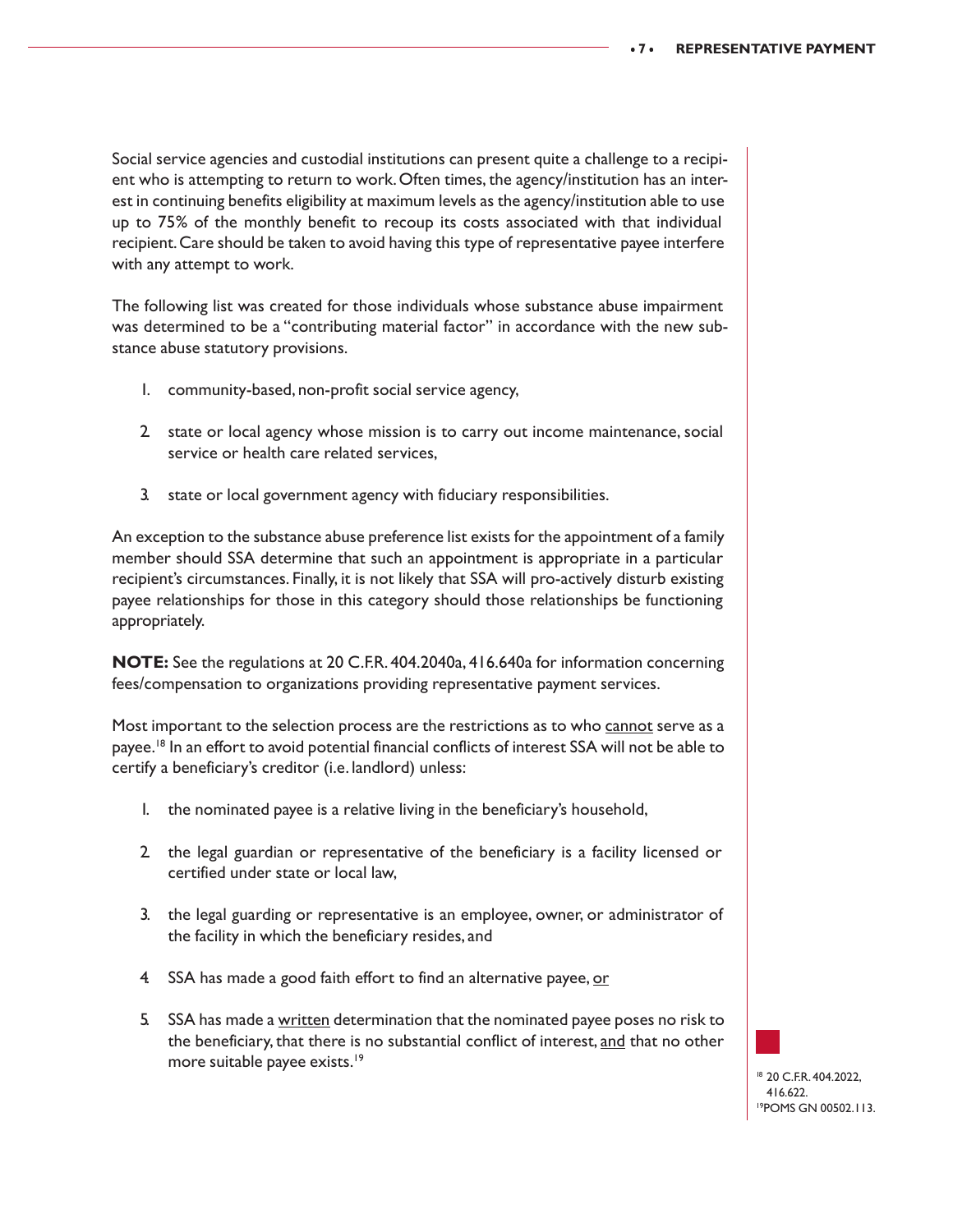Before an appointment can be made SSA must notify the beneficiary of the intention to name a payee and the name of the nominated payee.<sup>20</sup> If no objection is received from the beneficiary, SSA will act in accordance with its notice of planned action. If the beneficiary objects to the appointment of a payee or to the nominated payee, the beneficiary may review all evidence upon which the proposed SSA appointment was based and submit any additional evidence that should be considered by SSA prior to the appointment being made.<sup>21</sup>

**NOTE**: In practice, SSA will often send only one notice to the beneficiary explaining who the proposed payee is and that this person will be appointed to receive and manage the benefits. These decisions are "initial determinations" for appeal purposes.<sup>22</sup> It is important to remember that this one notice contains two, appealable legal issues:

- 1. the need for a payee, and
- 2. the person to be appointed.

Once a determination is made, the beneficiary may file a Request for Reconsideration if the beneficiary is dissatisfied with the determination.<sup>23</sup> SSA must ensure that written notices be provided to the beneficiary in advance of any benefits being paid to the nominated payee. Such notice must be a clearly written, easily understood statement of the beneficiary's rights to challenge SSA's determination concerning the need or appointment of a payee.<sup>24</sup>

It is important to realize that an appeal of the appointment of a payee or an appeal of the appointment of a particular payee may delay the recipient's receipt of payments. For instance, should a recipient agree that the appointment of a payee is warranted but does not agree with the person appointed, SSA may defer or suspend the recipient's benefits for a period of up to 30 days, unless SSA determines that direct payment would case "substantial harm" to the recipient.<sup>25</sup> The suspension can last only 30 days, after which time, SSA must pay current benefits directly to the recipient. The recipient will be required to continue to attempt to locate a suitable payee while receiving direct payment.

**NOTE**: If direct payment continues for any significant period and the recipient is able to effectively manage his or her benefits, it will be worth exploring the potential of having the payee requirement removed. Use this history of money management to your client's benefit.

If, during the deferral or suspension period, the recipient is in need of living expenses, portions of the suspended benefits can be distributed by the local SSA office monitoring the recipient's file. Note also, that the direct payment effects only current payments. Retroactive benefits can be withheld until such time as a payee is located and appointed.

The 30 day limit on the suspension period does not apply to those beneficiaries who must have a payee in order to receive benefits, i.e., SSI disability benefits recipients medically determined to be drug addicts or alcoholics, those determined legally incompetent by a



- $20$  C.F.R. 404.2030(a), 416.630(a).
- 21 20 C.F.R. 404.2030(b), 416.630(b).
- <sup>22</sup> 20 C.F.R. 404.902.
- <sup>23</sup> 20 C.F.R. 404.2030(c), 416.630(c). 24 20 C.F.R. 404.2030,
- 416.630.
- $25$  20 C.F.R. 404.2011, 416.611.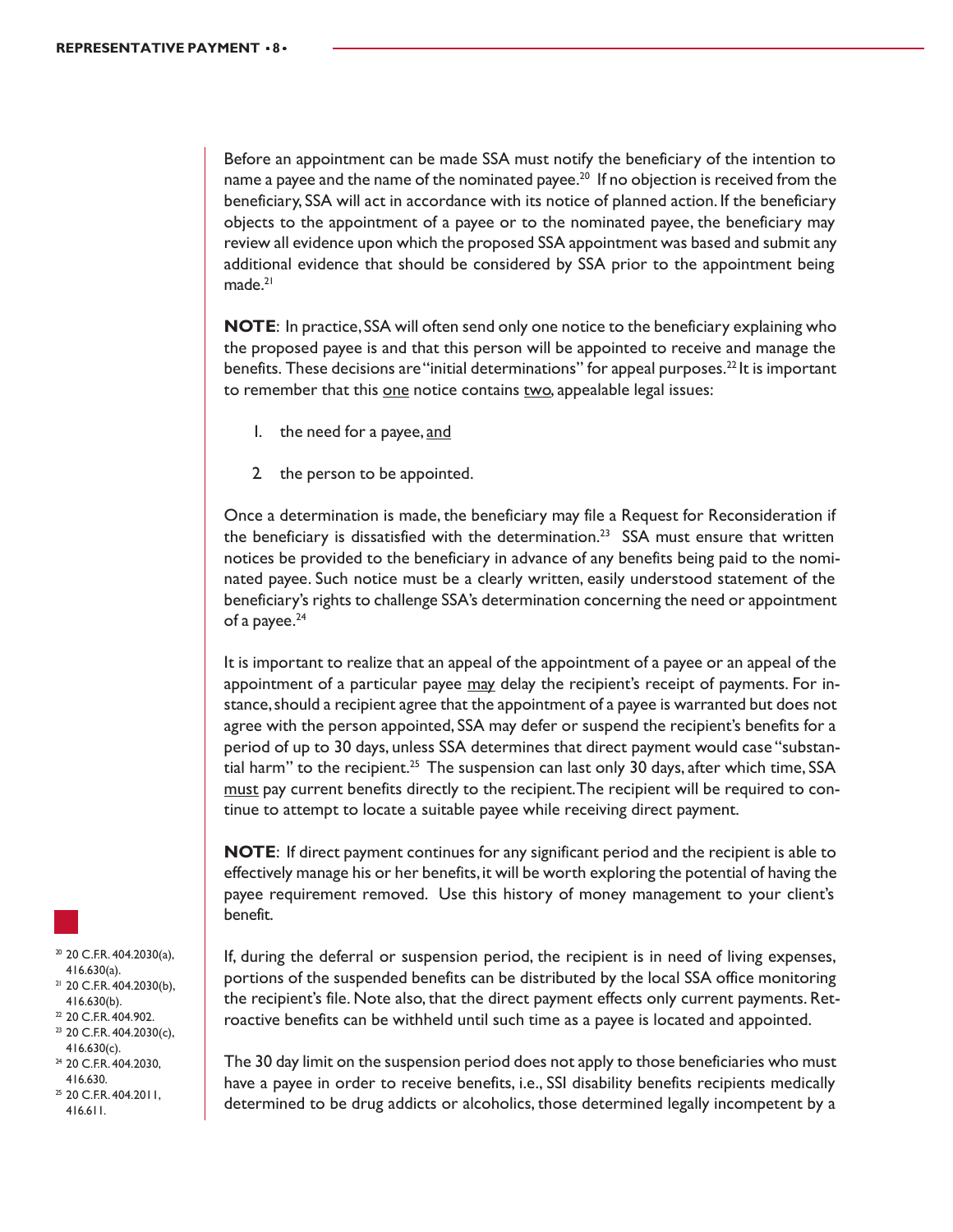court, and most children under the age of 18. For these beneficiaries, the suspension period will last until an appropriate payee is located and appointed. Once again, "substantial harm" will be presumed by SSA but this presumption can be rebutted by the recipent.<sup>26</sup> As with other recipients, SSA should release portions of current payments needed for basic living expenses.

### **IV. SSA and Payee Responsibilities**

SSA regulations provide that SSA liability for payment ends once a payment has been made to a "properly appointed" payee, in other words, a payee who has been certified in accordance with SSA policy and regulations. However, in cases in which payees have not been properly appointed, SSA may still be liable for funds paid to payees that were misused or stolen by the payees.<sup>27</sup>

**NOTE**: SSA's common practice in appointing payees does not come close to the proper certification anticipated by its regulations. Advocates should carefully examine all instances where a beneficiary complains about misuse of funds by a payee in order to determine if funds were misused and if SSA liability for the funds exists.

The new Act differentiates between misuse by an individual payee and a group payee. In misuse cases involving an individual payee SSA will be required to issue a duplicate payment to the recipient equal to the amount of benefits misused by the payee if SSA also determines that SSA was negligent in the appointment and/or monitoring of the payee.<sup>28</sup> In a case of misuse involving a group payee SSA is authorized to issue a duplicate payment to the recipient in the amount of the benefits misused solely upon the Commissioner's finding of misuse. No negligence on SSA's part is necessary. A group payee is one that manages SSA funds on behalf of 15 or more recipients.<sup>29</sup>

If SSA has been negligent in the investigation of a nominated payee, or in their monitoring of a payee's use of a beneficiary's funds, SSA will be liable to the beneficiary for the amount of funds misused by the payee. Further, SSA will be required to make a "good faith effort" to have the misused amounts returned by the payee.

Historically, a finding by SSA that a payee did not misuse benefits has not been considered an "initial determination" and was, thus, not appealable. As SSA can be liable for misused benefits resulting from SSA negligence the appeal-ability of the misuse determination has greater significance. SSA continues to take the position that a misuse determination is not an "initial determination". Rather, SSA treats a report of misuse as an initial request for restitution. If SSA denies a request for restitution, SSA will provide a notice of appeal rights on the restitution issue. Inasmuch as misuse is a necessary factor for restitution on appeal, the question of whether there was misuse will be reviewed by the reconsideration reviewer, ALJ, Appeals Council, or a Court, as is appropriate.<sup>30</sup>

- 26 20 C.F.R. 404.2011,
- 416.611.
- $27$  20 C.F.R. 404.2041, 416.641.
- 28 20 C.F.R. 404.2041,
- 416.641. <sup>29</sup> 20 C.F.R. 404.2041,
- 416.641.
- <sup>30</sup> See Emergency (GN) Instruction, IT No. 04-92, ORSI No. 92-021 (1/15/ 92.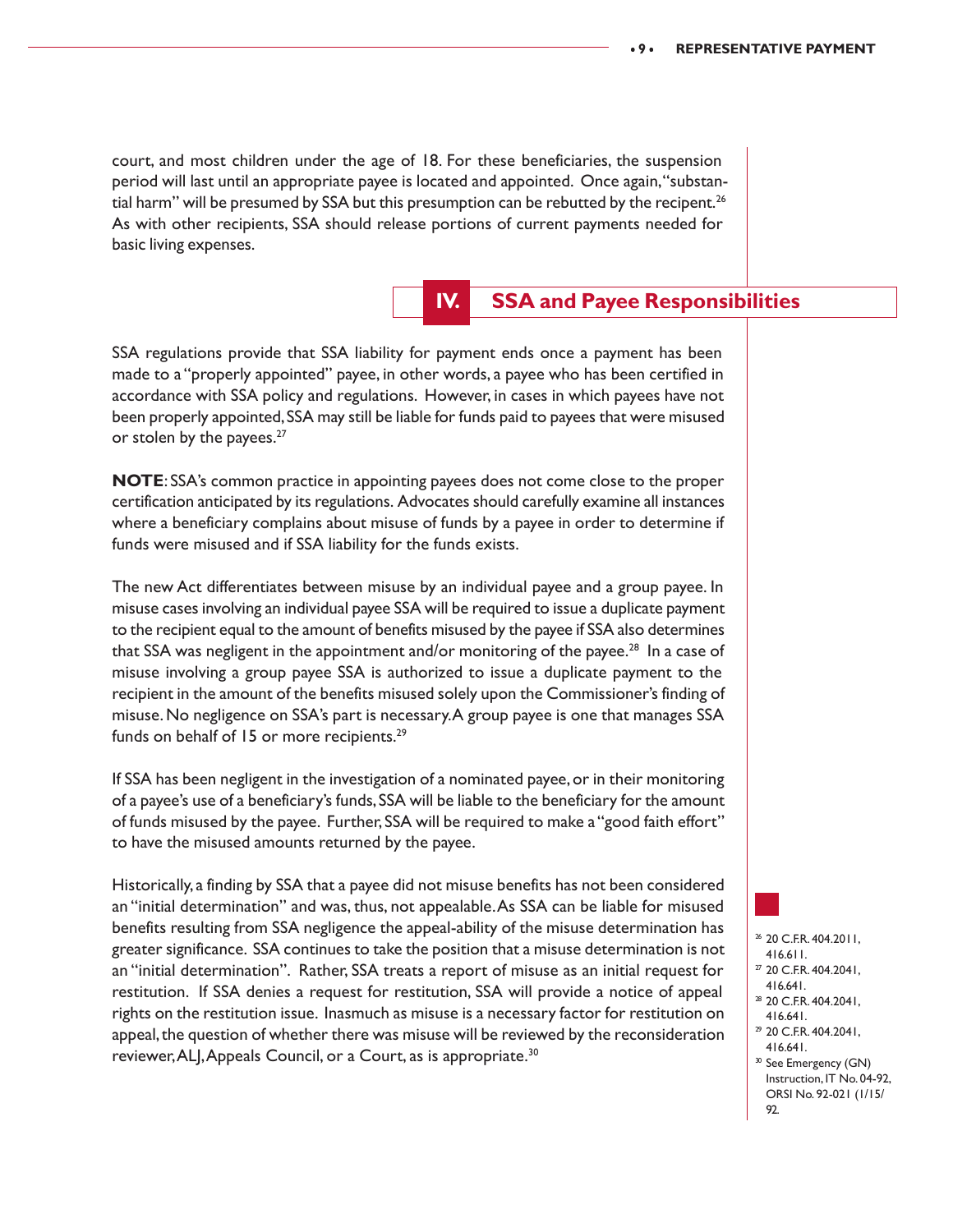**NOTE**: Even prior to 1991 changes, SSA POMS provided for restitution if SSA failed to act with "good acquittance".<sup>31</sup> Whenever a report of misuse is made advocates should request that restitution be made pursuant to both POMS and the applicable regulations.<sup>32</sup> If denied the determination can be appealed.

As indicated earlier in this outline the Social Security Protection Act of 2004 made significant changes in the areas of misuse and oversight of payees. Section 101 of the Act defines misuse as occurring in any case in which the payee receives payment on behalf of the recipient and "converts" such payment, or any part thereof, for the "use and benefit" of someone other than the recipient.

**NOTE:** "Use and benefit" is a specific term of art that awaits definition by the Commissioner. Watch for future Notices of Public Rulemaking.

Upon a Commissioner's finding of misuse, the Commissioner shall certify for payment to the recipient (or to the recipient's new payee) an amount equal to that found to have been misused. The "duplicate payment" will not be considered a resource for a period of 9 months.  $33$  Section 101(c)(2). "Duplicate payment" requires that the benefits have determined to have been misused **and** that SSA was negligent in the appointment and/or oversight of the payee. Note that these provisions are effective for misuse determinations made on or after 01/01/05.

Section 105 of the Act discusses the payees liability for misused benefits. Upon the determination of misuse by the Commissioner, or a court, that a payee (not a federal, state or local government agency however) has misused benefits, the amount of misused benefits will be treated as an overpayment to the payee. Upon recovering all, or part, of the misused funds the Commissioner shall make payment in that amount to the recipient, or the recipient's new payee. These provisions are effective for misuse determinations made by the Commissioner, or a court, after August 29, 2004. Also effective on this date is the provision that requires a payee, who takes a fee for services, to forfeit the fee for any month in which benefits were determined to have been misused. The fees will be considered part of the total of benefits misused.

Lastly, concerning misuse, Section 111 of the Act provides for civil monetary penalties for wrongful conversions of benefits by payees. If a payee knew, or should have known, that the benefits were used for other than the "use and benefit" of the recipient, the payee shall be subject to a monetary penalty of \$5000 for each conversion plus an assessment of not more than twice the amount converted in lieu of damages sustained by the U.S. government.

The announcement of final rules issued on October 7, 2004, contained no new regulations concerning the assessment of overpayments for misused benefits to representative payees or civil monetary penalities.

31 POMS GN 00604.010. 32 42 U.S.C. §§ 405(j) and/ or 1383(a)(2)(E). 33 20 C.F.R. 404.2041, 416.641.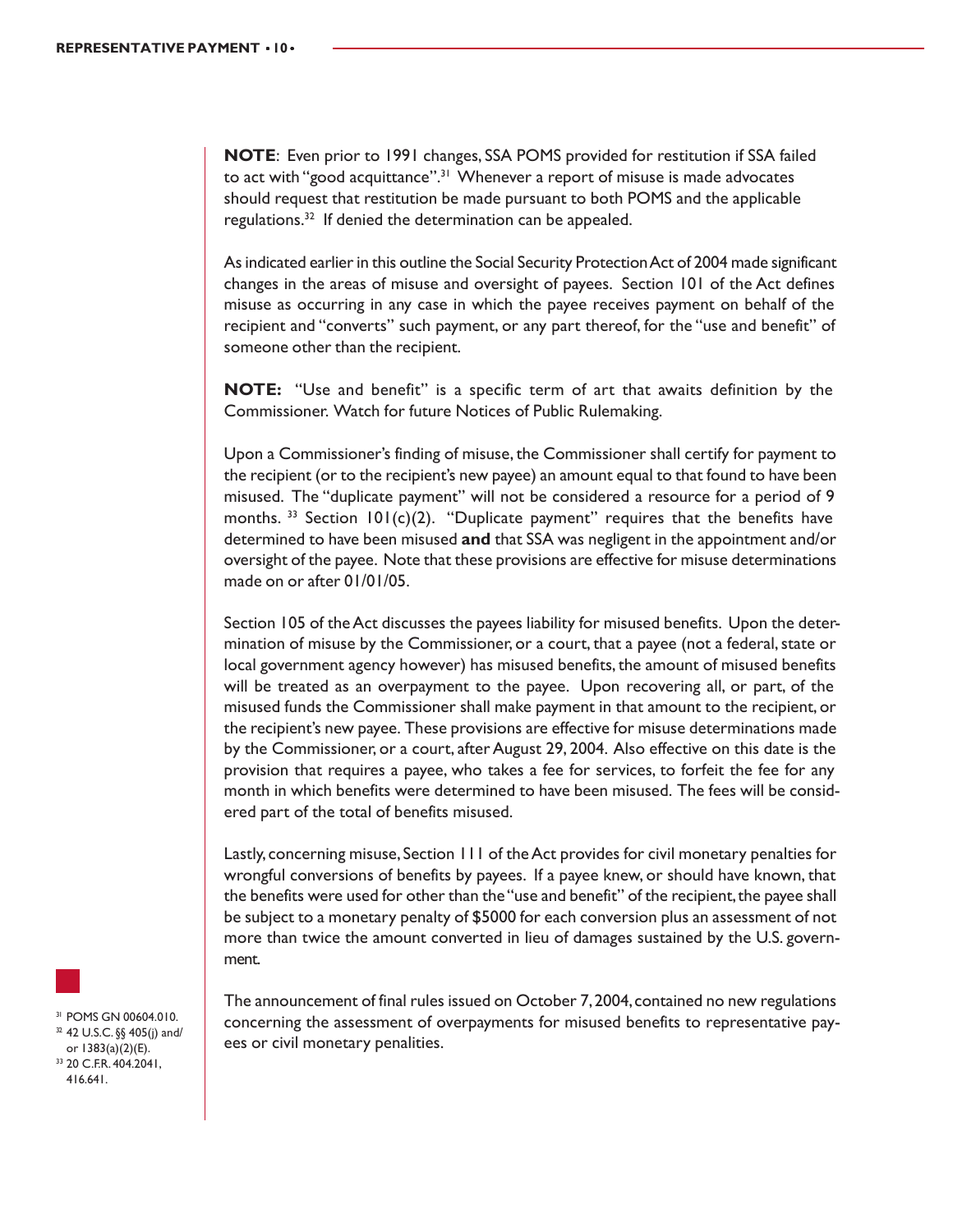Once a payee is appointed to manage a beneficiary's payments SSA is responsible for informing and instructing that payee as to the proper use of the benefits received and the proper way to maintain records that will be needed to fully comply with SSA periodic reviews. 34 At this point in the appointment process the representative payee should avail herself of all available information concerning return to work programs should the recipient be beginning a return to work effort or have begun working. It is not the representative payee's place to decide whether any individual recipient should work but rather to manage reporting and monthly payments in such a way as to facilitate the work effort. The 1991 changes placed a much higher burden upon SSA to actively and meaningfully monitor the performance of payees. The Social Security Protection Act of 2004 likewise enhances SSA's responsibility for payee oversight.

Section 102 of the Act calls for certification of "group payees" as well as periodic onsite review. Any community organization serving as a payee must meet the definition of a "certified community-based nonprofit social service agency." The agency will be required to comply with regulations promulgated by the Commissioner and must be certified annually to receive payments on behalf of recipients. The agency must also be fully bonded and licensed (should licensing be required by the agency's home state) for this purpose. Each annual certification request must be accompanied by any independent audit performed since the previous certification.

In addition to other reviews that the Commissioner may conduct, the Commissioner shall provide for periodic onsite reviews of any person or agency located in the U.S. that receives benefits as a payee when:

- 1. The payee is a person who serves 15 or more recipients,
- 2. The payee is a certified community-based nonprofit social service agency, or
- 3. The payee is a non-governmental agency that service more than 50 recipients.

These provisions, along with SSA reporting provisions, are effective in 04/05.

**NOTE**: The 1991 changes allowed certain community based, non-profit social service agencies which were in existence on October 1, 1988, which are bonded or licensed by their states, and have regularly provided payee services to five or more recipients to collect a monthly fee of 10% of the monthly benefit due or \$25, whichever is less.<sup>35</sup> For those individuals determined to be drug addicts or alcoholics, the payee can elect to take a monthly fee of \$50 per month, or 10% of the monthly benefit, whichever is less. This fee, unlike the fee described above, is indexed to the CPI, and, as a result, will increase each year. For more information concerning the structure and organizational ability to collect fees see the regulations at 20 C.F.R. 404.2040a.



34 20 C.F.R. 404.2065, 416.641. 35 POMS GN 00506.001.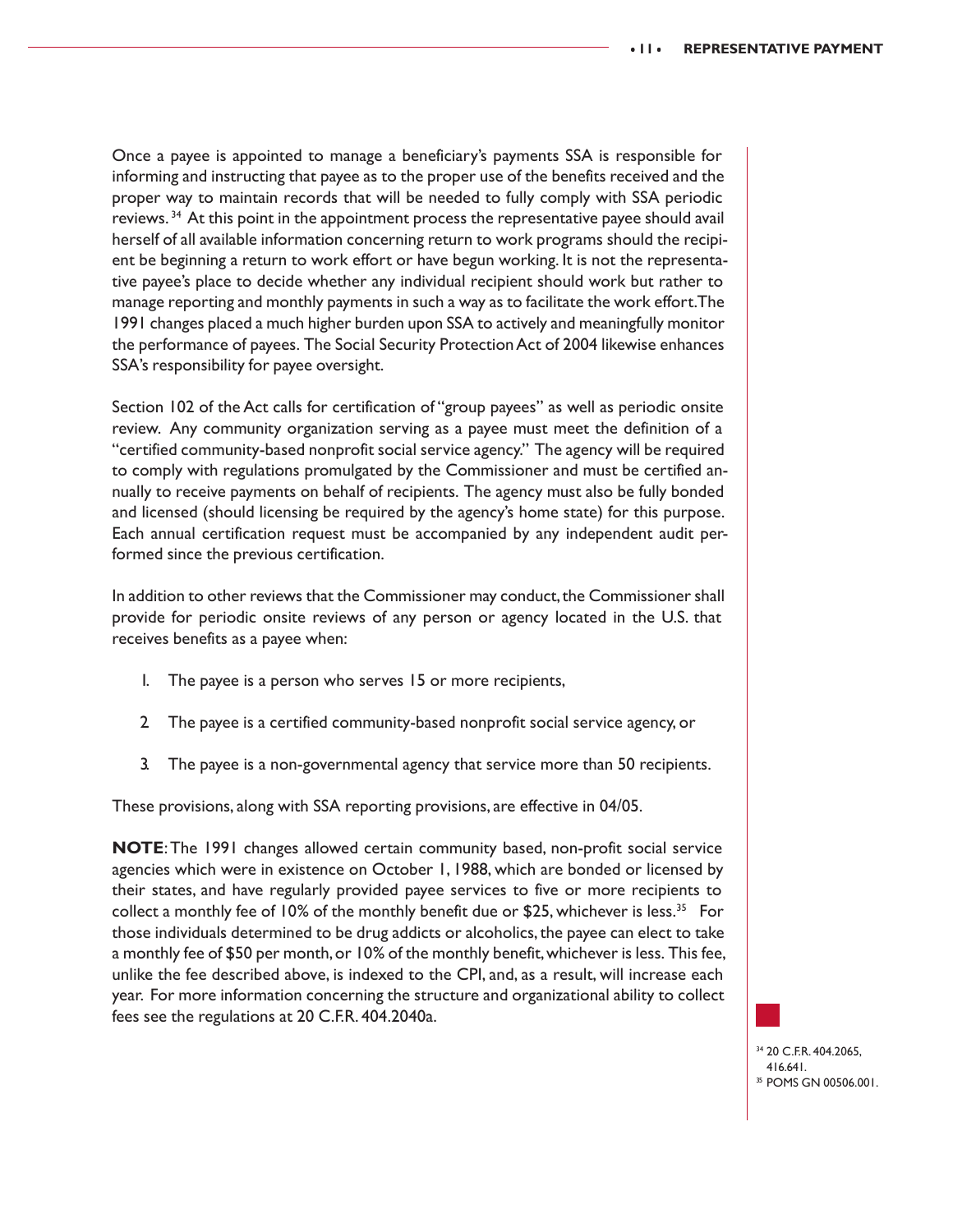### **V. The Use of Payments**

A properly appointed payee takes on many important responsibilities when accepting this role. These responsibilities are taken on with the understanding that no fees can be paid to a payee for services provided on behalf of a beneficiary.

A payee has a responsibility to use the payments received only for the use and benefit of the beneficiary and in the beneficiary's best interest. A payee has the responsibility to notify SSA of any events that may change the status or payment level of the beneficiary, including the general reporting responsibilities of the beneficiary. As a result, the payee must make reports to SSA involving events such as the beneficiary's return to work or the beneficiary's receipt of income of any kind. A payee must submit written accountings and reports to SSA upon request and should maintain account records as part of routine payee business. A payee must notify SSA of any changes that may compromise the payee's ability to effectively serve on behalf of the beneficiary. For example, the payee becoming a creditor of the beneficiary or the payee's relocation to a different geographical area. Finally, a payee must accept potential financial liability for misused funds if SSA has properly certified, investigated and appointed the payee.

The use of payments received by a payee is controlled by SSA regulation.<sup>36</sup> Payments can be used for the beneficiary's "current maintenance." Current maintenance includes shelter expense, food, clothing, utilities, medical care not paid for by medicare or medicaid, and personal comfort items.

Shelter expense becomes a bit more complex if a beneficiary is institutionalized. If the institution is not receiving medicaid funds on the beneficiary's behalf, the payee may use the benefits payments to cover the "customary charges for care and services provided by the institution," for personal needs to improve the conditions while institutionalized, and for expenses necessary to aid in recovery or release.<sup>37</sup> Any benefits remaining can then be used to maintain the beneficiary's residence unless a physician certifies that a return to the home is unlikely.

When an institution receives medicaid funds on a beneficiary's behalf, a payee may not use payments to cover customary expenses and may only provide for the personal needs of the beneficiary.<sup>38</sup>

**NOTE**: This argument should be made in all cases where an institution (including a foster care setting) is receiving any form of public funding on a beneficiary's behalf.

SSDI (Title II) received by a payee may be used to support the legal dependents of the beneficiary after the needs of the beneficiary have been met.

Claims of creditors arising before the first month during which the payee was certified to receive payments on a beneficiary's behalf need not be met by using benefits funds. A payee may use these funds to meet this type of claim only if the current and reasonably foreseeable needs of the beneficiary have been met.



36 20 C.F.R. 404.2040, 416.640. 37 20 C.F.R. 404.2040(b), 416.640(b). 38 20 C.F.R. 416.640(c).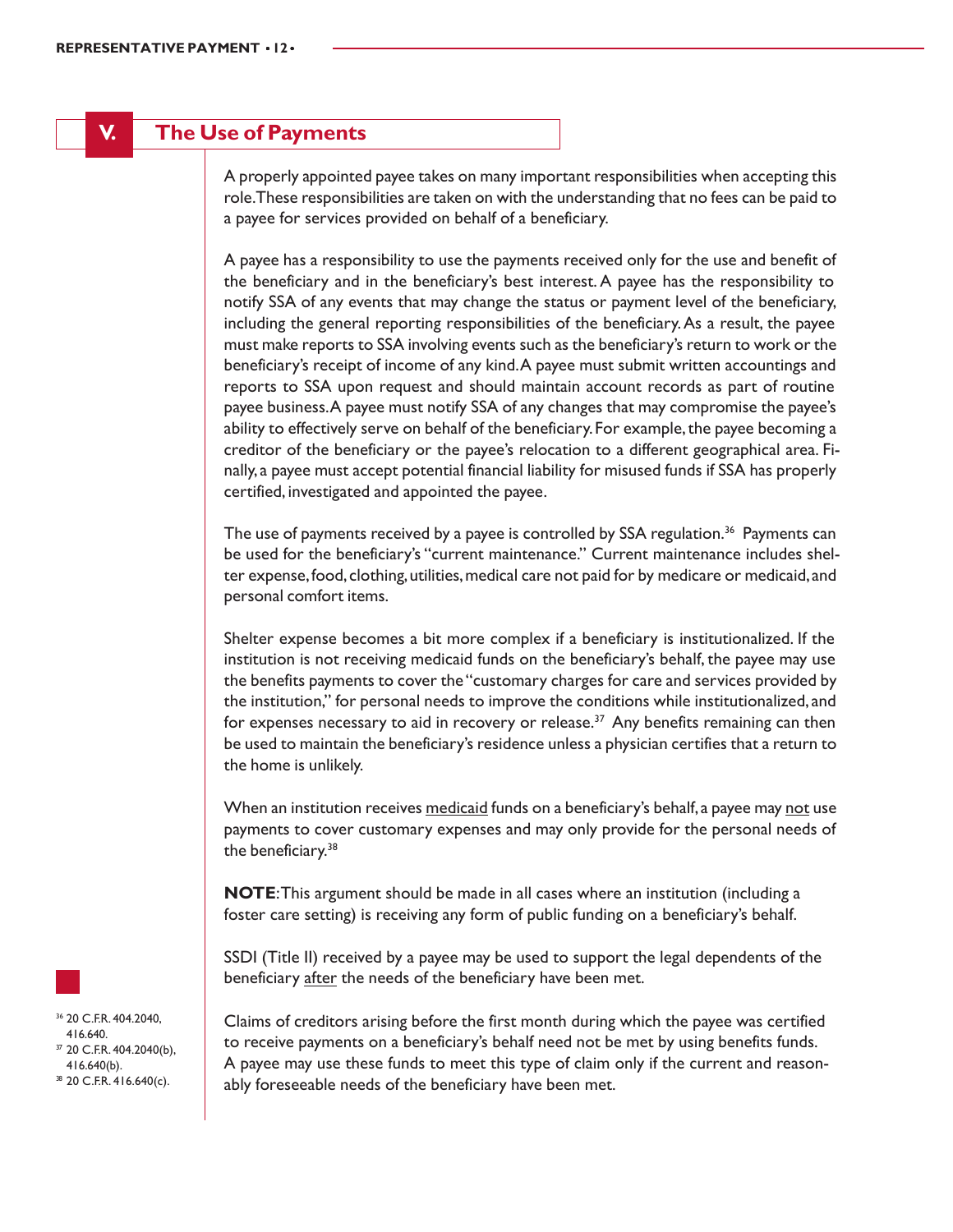Funds remaining after the needs of the beneficiary have been met must be conserved for future use by the payee. Preferred investments are U.S. Savings Bonds, and insured, interest bearing savings accounts. If the payee is not the beneficiary's guardian or conservator then the accounts or bonds must be held in accordance with the relevant regulations.39 All interest and dividend payments made on these accounts or bonds are the property of the beneficiary and will be seen as "unearned income" for all SSI beneficiaries.

Any savings accounts or investments held by a payee for an SSI beneficiary must also comply with the SSI income and resource eligibility rules.

### **VI. Removal of a Payee and Termination of Representative Payment**

SSA regulations provide for the removal and/or replacement of a payee should certain circumstances arise.<sup>40</sup> A new payee will be appointed if SSA is informed that the needs of the beneficiary are not being met or that the payee no longer wishes to serve as payee. Upon payee resignation, as well as in all cases where a payee is needed, SSA has an affirmative obligation to assist in locating a suitable payee.

While hindering or inhibiting a return to work effort may not be "misuse" of benefits, such action by a representative payee may warrant removal in order to assist the recipient beginning a work effort.

Upon resignation, or termination, of a payee any accumulated payments must be immediately transferred to the new payee or to SSA in accordance with SSA instructions. Representative payment will be stopped once a beneficiary is physically or mentally able to maintain his/her financial affairs. Evidence indicative of this fact includes:

- 1. a court order restoring rights to a formerly legally incompetent beneficiary,
- 2. a physician's statement that a beneficiary is now able to manage his/her own payments, or
- 3. other statements that indicate that the ability to maintain payments exists (i.e., statements of social workers, family members, etc., as to the recipient's current ability to use and manage payments in his/her best interest).

Further, once SSA receives any indication that any social security funds are being, or have been, misused by a payee, SSA is required to investigate and cease payment to that payee. The Social Security Protection Act of 2004 provides SSA with the authority to "redirect" payments when a payee fails to provide a required accounting to SSA. After providing notice to both the recipient and the payee, SSA can require the payee to appear in person at the DO in order to receive payments.

39 20 C.F.R. 416.645(b) or 20 C.F.R. 404.2045(b). 40 20 C.F.R. 404.2050, 416.650.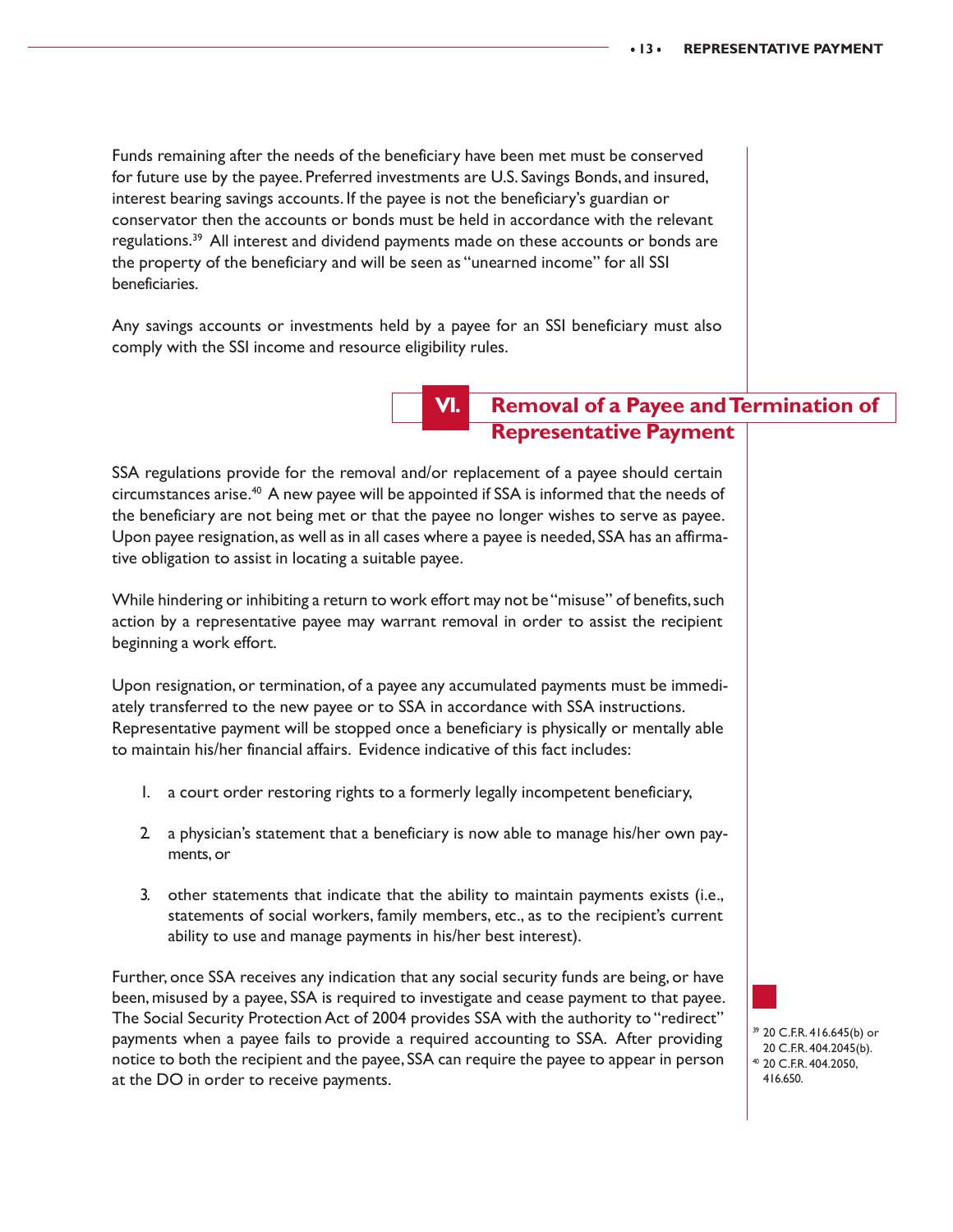The Act also requires SSA to conduct a survey considering the use of payments by payees and will consider the differences in use by individual, organization and government agency payees. The report is due to Congress in September of 2005.

### **VII. Need for Advocacy**

A beneficiary who is subject to representative payment loses many significant rights. A payee, knowingly or unknowingly, accepts many significant responsibilities. SSA practice in appointing payees and holding payees to their responsibilities has been problematic at best. As a result, all beneficiaries subject to representative payment are extremely vulnerable. It is hoped that the OBRA '90 changes will bolster the position of beneficiaries forced to receive payments through payees. Cases involving such beneficiaries must be handled with extreme care and with much attention to the details surrounding the appointment of a payee and the payee's use of any funds paid to the payee by SSA.

Inasmuch as Congress has determined that SSA is liable for benefits lost to unscrupulous payees, advocates should be diligent in ensuring that reports of misuse are treated seriously and investigated in a timely manner. All available appeals should be taken where appropriate.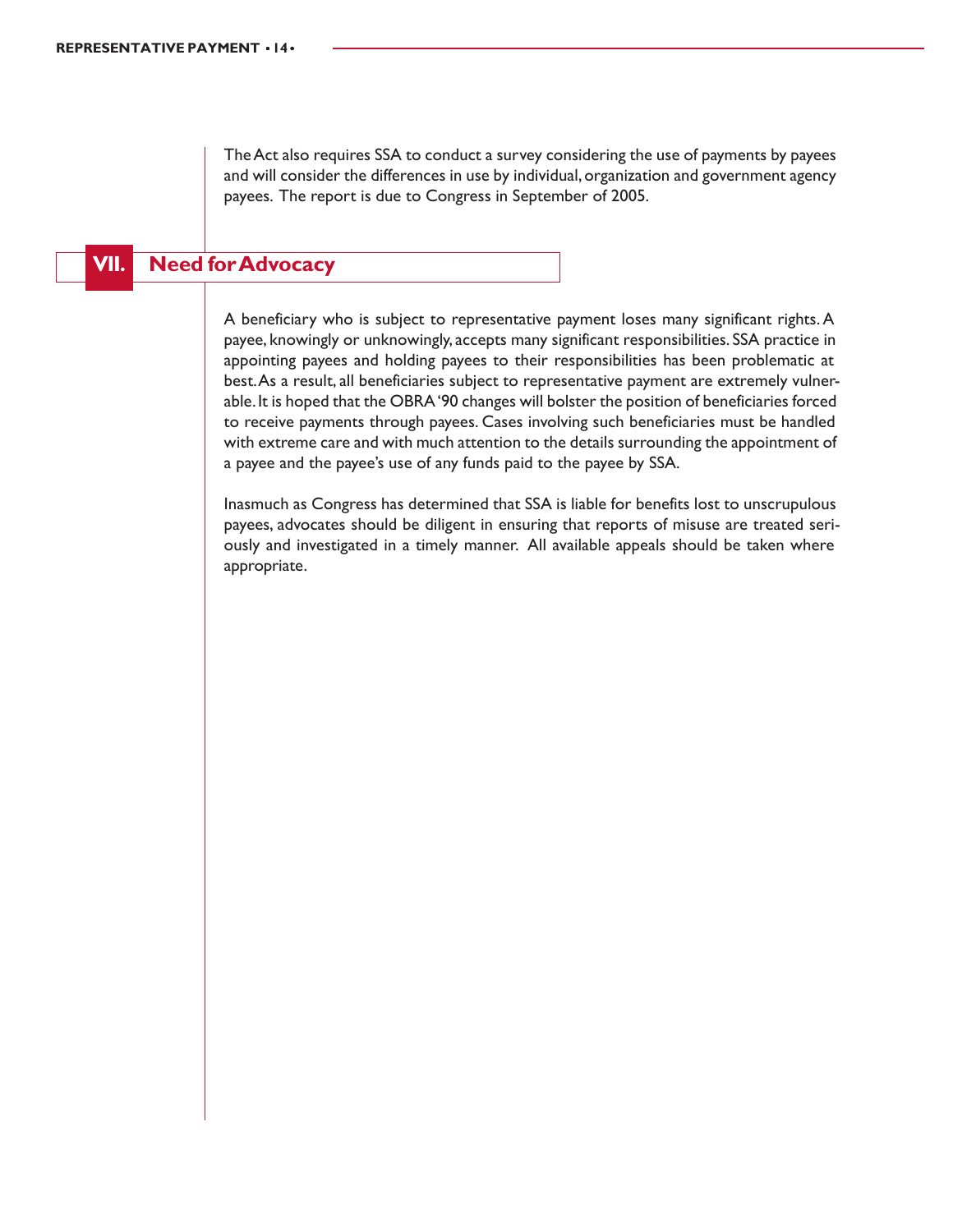### **MY NOTES ON TRANSLATING THIS TO PRACTICE:**

**MY STATE CONTACTS:**